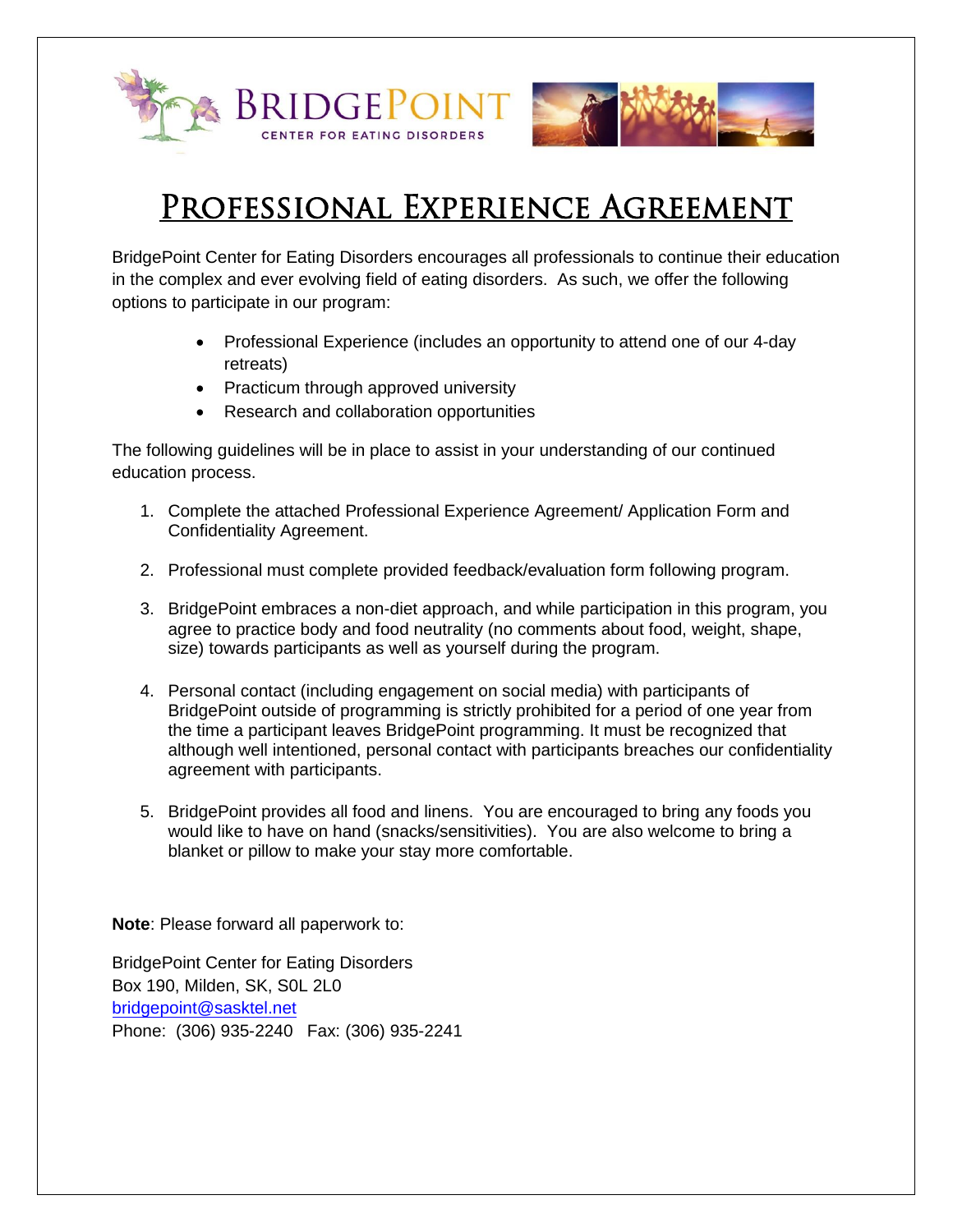| BRIDGEPOINT<br>CENTER FOR EATING DISORDERS                                                                                                                                                                                                          |                                   |
|-----------------------------------------------------------------------------------------------------------------------------------------------------------------------------------------------------------------------------------------------------|-----------------------------------|
| <b>Letter of Agreement</b>                                                                                                                                                                                                                          |                                   |
| <b>Practicum/ Visiting Research Student</b>                                                                                                                                                                                                         | _ Professional Experience Program |
|                                                                                                                                                                                                                                                     |                                   |
|                                                                                                                                                                                                                                                     |                                   |
|                                                                                                                                                                                                                                                     |                                   |
|                                                                                                                                                                                                                                                     |                                   |
|                                                                                                                                                                                                                                                     |                                   |
|                                                                                                                                                                                                                                                     |                                   |
|                                                                                                                                                                                                                                                     |                                   |
| This confirms the arrangements for the visit of __________________________(professional/student name)<br>from ___________________(start date) to ____________________ (end date).                                                                   |                                   |
| (BridgePoint employee) will serve as temporary supervisor at<br>BridgePoint Center for Eating Disorders while this Professional Experience/Graduate Visiting Research<br>Project deliverables and outcomes (include timeline and deliverable date): |                                   |
|                                                                                                                                                                                                                                                     |                                   |

Professionals/Graduate visiting research students must complete the following actions prior to arriving at BridgePoint Center (please check to acknowledge): For questions, contact [bridgepoint@sasktel.net.](mailto:bridgepoint@sasktel.net)

- Provide a current copy of criminal record check (vulnerable sector)
- If the research involves human or animal subjects, complete and submit the required ethics forms as soon as possible.

\_\_\_\_\_ *I will require accommodation and meals (subject to a nominal fee).*